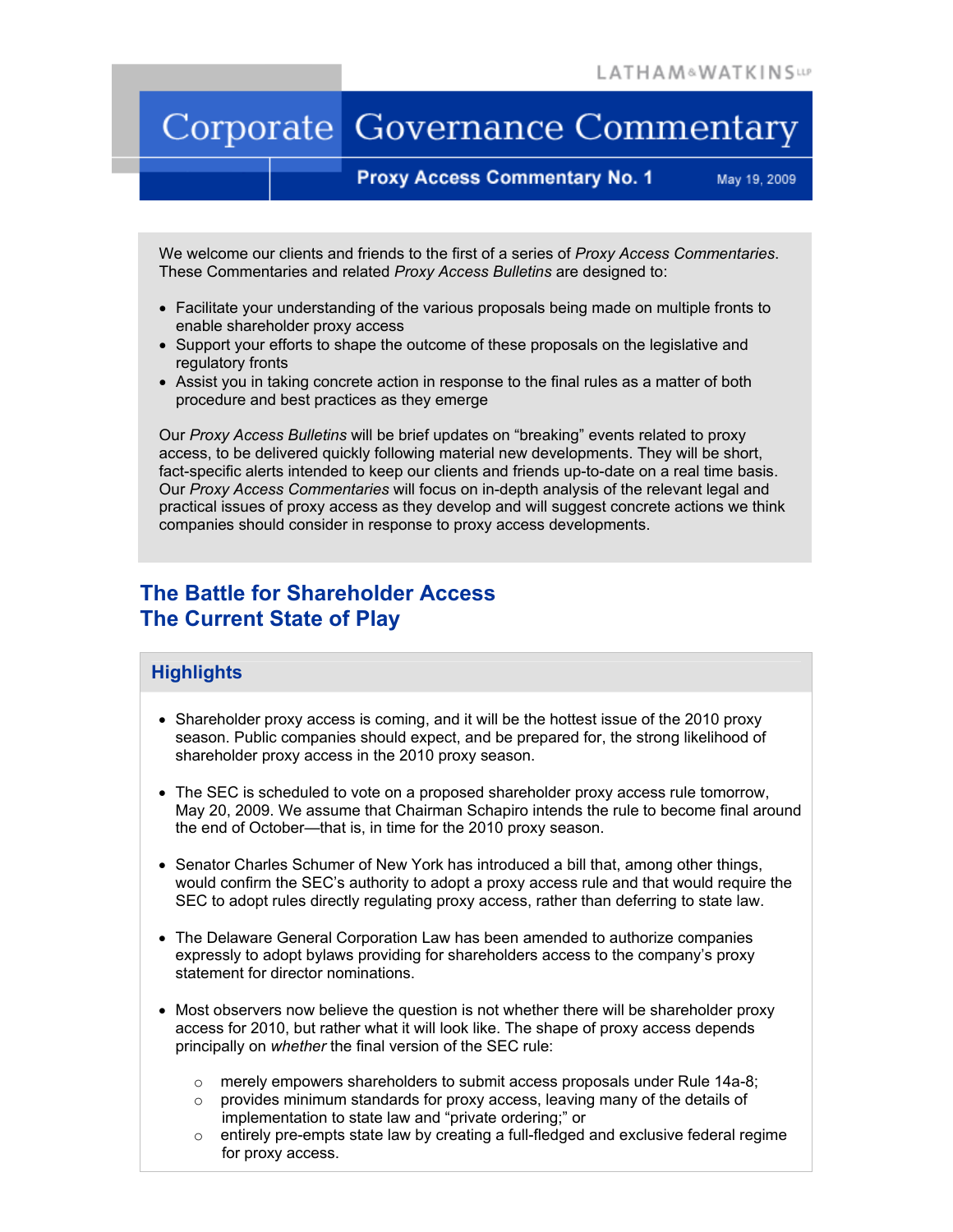• For those who accept that shareholder proxy access is a foregone conclusion, the key is the details of how shareholder access will be implemented—the so-called "workability" issues. Workability in the context of proxy access is far more complicated than it may first appear. However, it will be the key to whether proxy access becomes, as many of its supporters assert, a sparingly used device that has the effect of instilling greater accountability of directors or, as many of its opponents fear, the progenitor of countless election contests and divided and dysfunctional boards.

## **Background**

#### **What is Proxy Access?**

Shareholder proxy access is a proposed regime that would allow shareholders of a public company to include in a company's proxy materials (proxy statement and proxy card) candidates for director nominated by the shareholder in opposition to the company's candidates for election. Under the current regime, only the company's nominees for election to the board of directors are included in company proxy materials. If a shareholder wants to nominate opposition candidates, it must prepare, pay for and distribute separate proxy materials. The obvious point of shareholder proxy access is to change the classic election contest paradigm and thereby facilitate shareholders' ability on a virtually costless basis to elect directors who are not on the board slate.

#### **Who are the Players?**

There are six main groups of players in the proxy access struggle:

- Corporate governance activists, spearheaded by labor unions, state and local government pension funds and the Council of Institutional Investors, have been the main proponents pushing for proxy access. Although not as vocal, activist investors are also supporters of proxy access;
- The SEC, where Chairman Schapiro has announced that she views proxy access rulemaking as a key priority;
- Members of Congress, such as Senator Schumer and other prominent Democratic lawmakers, seem committed to creating a shareholder access regime of some type;
- The business community, led by the US Chamber of Commerce (the Center for Capital Market Competitiveness) and The Business Roundtable, has been strongly opposed to proxy access since the first SEC rule-making foray in 2003;
- The legal community, through its various bar associations and a number of law firms, will weigh-in on the latest round of the proxy access debate once the SEC issues its proposed rule; and
- The proxy advisory firms, most notably RiskMetrics, which will have a large say on shareholder voting on proxy access proposals and on contested director elections resulting from proxy access, are expected to support proxy access.

#### **Recent History of the Proxy Access Debate**

*Rule 14a-8*. Rule 14a-8, adopted by the SEC under the Securities Exchange Act of 1934, provides that a public company must include a shareholder's proposal on its proxy card, along with a supporting statement in its proxy statement, if certain procedural requirements are met. Rule 14a-8 also enumerates certain circumstances when a company is permitted to exclude a shareholder proposal (after submitting its reasons to the SEC), including that the proposal relates to an election for membership on the company's board of directors or analogous governing body. This so-called "director election" exclusion has traditionally been interpreted by the SEC as permitting exclusion of shareholder proposals that would lead to election contests, as well as proposals that would directly create an election contest.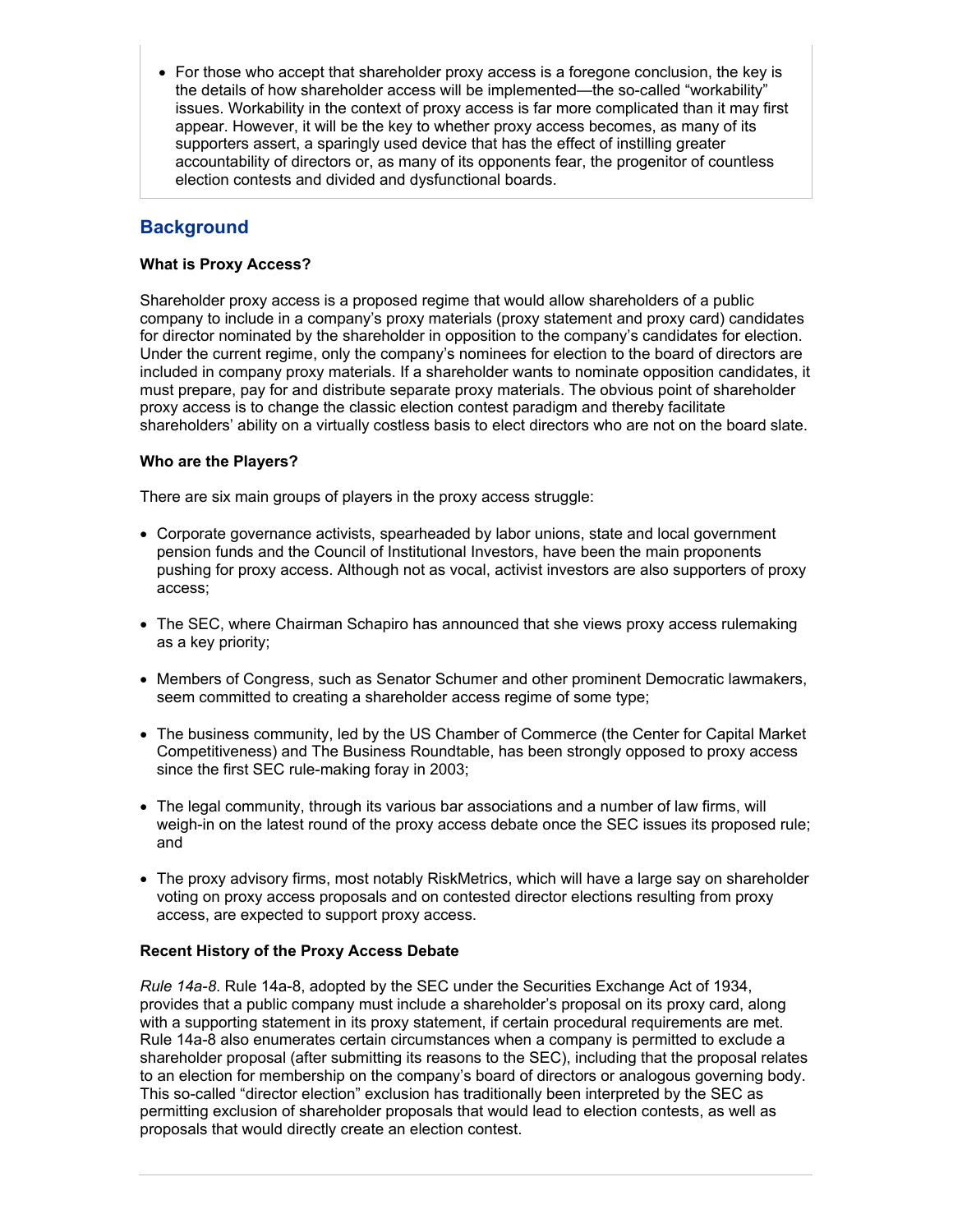*Round One: SEC's 2003 Proposal*. During the 2003 proxy season, the American Federation of State, County & Municipal Employees (AFSCME) submitted an access proposal to Citigroup. The SEC staff permitted Citigroup to exclude AFSCME's proposal under the director election exclusion of Rule 14a-8. AFSCME appealed to the Commission, which unanimously upheld the staff's position. But, at the same time, then-SEC Chairman William Donaldson ordered the SEC staff to review the question of shareholder access under the proxy rules.

In October, 2003, the SEC issued a proposed proxy access rule, which provided that if certain "governance failures" occurred at a public company, holders of 5 percent or more of the stock could nominate directors at the following annual meeting through inclusion in the company's proxy materials. In addition to specifying the triggering "governance failures," the rule proposal dealt with a number of practical issues, including the maximum number of proxy access directors that could be elected, that proxy access would not be available to shareholders with a control intent and independence and informational requirements for utilization of the proxy access process. The proposed rule engendered significant criticism, and was ultimately abandoned in 2004 because of a lack of consensus among the SEC Commissioners.

*Round Two: SEC's 2007 Proposals*. During the 2005 proxy season, AFSCME again submitted a Rule 14a-8 proxy access proposal, this time to AIG. The SEC staff permitted AIG to exclude the proposal as relating to an election of directors. AFSCME sued AIG in a federal district court. The district court found in favor of AIG and AFSCME appealed.

In September 2006, the Second Circuit held that AFSCME's proposal to include specific names of shareholder-nominated candidates did not "relate to an election for membership on the company's board of directors" within the meaning of Rule 14a-8 and therefore could not be excluded by AIG, basing its holding on what it viewed as a flawed SEC administrative process for interpretation of the director election exclusion. The practical result was that, under the court's decision (technically only binding in the Second Circuit), the SEC staff could no longer allow companies to exclude access proposals from proxy statements. Within days of the Second Circuit decision, SEC Chairman Cox announced that the SEC would resolve the issue for the 2007 proxy season. But it was not possible to reconcile fully the differing views of Commissioners (which were split along party lines) and no resolution was achieved.

In July 2007, after additional months of study and three roundtable discussions, the SEC issued two different—and to some extent conflicting—proposals.

- *The "Exclusion Proposal"* reiterated and justified the SEC's long-standing position that shareholder proxy access proposals are excludable. It further proposed amendment of Rule 14a-8 to provide explicitly that access proposals can be excluded from company proxy materials, on the ground that these proposals cause contested voting.
	- $\circ$  Predictably, companies supported this proposal and corporate governance activists opposed it.
- *The "Access Proposal"* permitted 5 percent shareholders to propose access bylaws, provided that they held the stock for at least one year and did not have a control intent. The proposed rule imposed additional disclosures on shareholders proposing access bylaws or nominating director candidates under access bylaws.
	- o This proposal was supported by very few commentators.
	- o Companies, business groups and lawyers were predictably opposed.
	- o Corporate governance activists were also opposed and preferred the *status quo* because they felt that the eligibility conditions were too strict and the disclosure burdens too onerous.
- The issuance of each proposal for public comment was approved by a 3-2 split along party lines, with the two Republican Commissioners supporting the Exclusion Proposal and the two Democratic Commissioners supporting the Access Proposal. SEC Chairman Cox supported both proposals. In November, 2007, after the departure of one of the Democratic Commissioners and over opposition of the remaining Democratic Commissioner, the SEC adopted the Exclusion Proposal but announced that it would revisit the issue in the near future.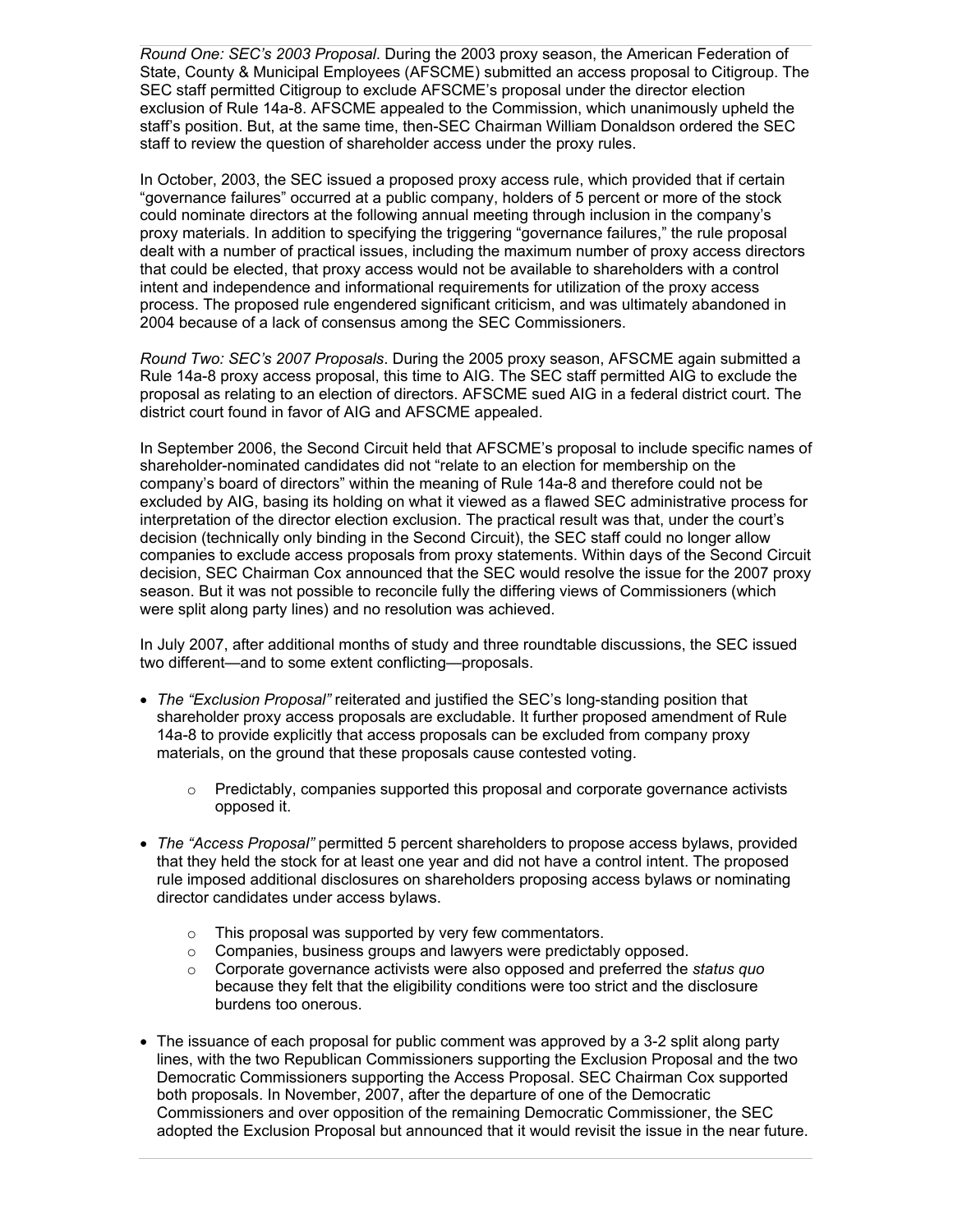## **SEC'S 2009 Proxy Access Proposal**

In April 2009, SEC Chairman Mary Schapiro publicly stated that she supported shareholder proxy access as a way to make company boards more accountable to investors, and to ensure that a company's owners have a meaningful opportunity to nominate directors. Chairman Schapiro also noted that the United States is one of the few developed countries that does not give shareholders some access to the proxy and emphasized that proxy access has not lead to "enormous dislocations in other countries."

The SEC is scheduled to consider a proxy access rule proposal on May 20th. The proposed rule, of course, will be open to public comment before being adopted by the Commission. But if, as we expect, Chairman Schapiro intends to have the proposal finalized in time for the 2010 proxy season, the comment period could well be quite short (perhaps as little as 30 days). It is likely that the Commission will attempt to adopt its proxy access rule in the fall of this year in order to allow any shareholder proposals under the new proxy access rule to comply with the Rule 14a-8 submission deadline. Alternatively, if (as seems increasingly likely) the SEC's new proxy access rule bypasses Rule 14a-8 and provides a direct, federal right to proxy access, early adoption of the rule would be just as critical to permit its implementation for the 2010 proxy season.

## **Updates Regarding the Other Constituencies**

*State Corporation Law*. In April 2009, the Delaware legislature amended the Delaware General Corporation Law to permit a Delaware corporation to adopt a proxy access bylaw that would allow "private-ordering" by companies for adoption and implementation of proxy access. As amended, the statute authorizes (but does not requires) a Delaware corporation to adopt bylaw provisions that give shareholders the right to include in the corporation's proxy solicitation materials shareholders' nominees for the election of directors. The bylaw may establish procedures and conditions governing the access right, which may include:

- minimum stock ownership and duration of ownership by the nominating shareholder;
- a definition of beneficial ownership that may include options or other rights;
- a requirement of specified information about the nominating shareholder and the director nominee;
- a limit on the number or proportion of directors that may be nominated;
- preclusion of nominations by persons or of persons who have acquired a specified percentage of the voting power of the company; and
- appropriate indemnification of the company for any false or misleading statement made or provided by the nominating shareholder.

*The Schumer Bill*. Today, Senator Charles Schumer of New York introduced a bill that, among other things, would confirm the authority of the SEC to issue a proxy access rule. In addition to establishing SEC authority to regulate proxy access, the proposed legislation would require the SEC to adopt substantive regulations governing proxy access. We assume that the Schumer bill aims to pre-empt contrary state law in the administration of proxy access, although the posted draft is silent on the topic.

The other main features of Senator Schumer's "Shareholder Bill of Rights Act of 2009" are:

- SEC-reporting companies must include in their annual meeting proxies a separate resolution for a non-binding shareholder vote on the compensation package for executives. They must also include a resolution in a merger proxy for a non-binding shareholder vote on "golden parachute" arrangements;
- The SEC must establish rules requiring listed companies to meet the following corporate governance standards: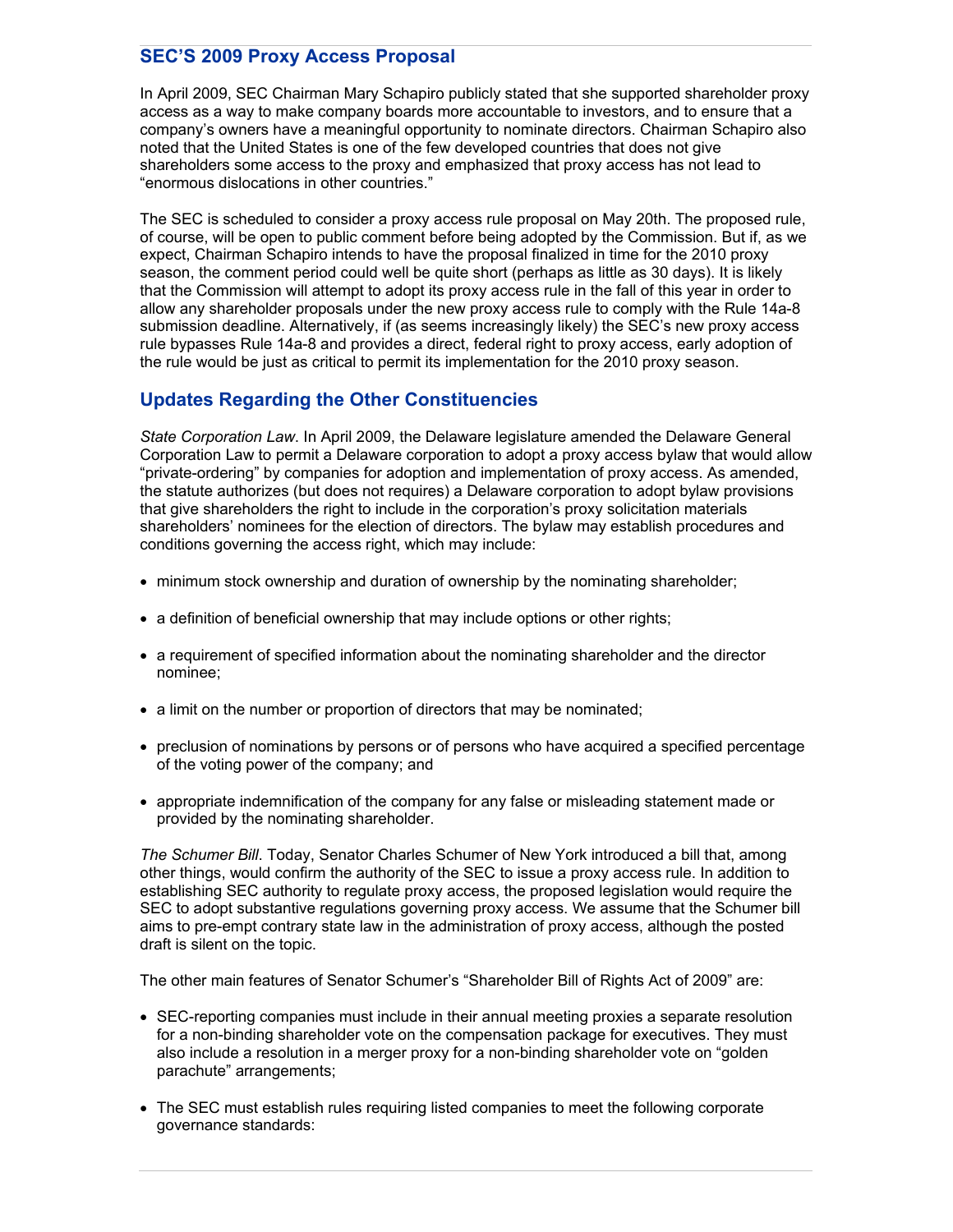- o *Independent Chair*: The company must have an independent chairperson of the board of directors (who shall not have previously served as an executive officer of the company).
- o *No Staggered Board*: Each member of the company's board must be subject to annual election by the shareholders.
- o *Majority and Plurality Voting; Holdovers*: In uncontested elections, directors must be elected by a majority of votes cast for each nominee. In contested elections, directors must be elected by a plurality. If a member of the board does not receive a majority vote in an uncontested election, the director must resign and the board must accept the resignation—directors will not be permitted to "hold over" under any circumstances.
- o *Risk Committee*: The company must have a risk committee, comprised entirely of independent directors, with responsibility for the company's risk management practices.

*The US Chamber of Commerce*. In a public letter sent to SEC Chairman Schapiro on April 28, 2009, the US Chamber of Commerce stated that it is "opposed to a federal shareholder access right," and that "there is no compelling need for a federal access right."

- The Chamber emphasized the main reasons for its opposition, as follows:
	- o "Substantive regulation of shareholder rights and director elections fall squarely within the purview of state corporation law and pre-empt action by the [SEC];" and
	- $\circ$  "Numerous reforms of recent years have provided shareholders with sufficient access to relevant information and to corporate decision-makers."
- The Chamber then asserted the SEC lacks authority to regulate corporate governance, which is a matter of state law. The Chamber also stressed that "the recent actions by Delaware should give pause to any federal action in the field of shareholder access."
- Finally, the Chamber urged "flexibility in design and implementation" of any proxy access right, and emphasized that a one size fits all federal access right would result in unnecessary burdens for small and mid-sized companies.

*The Business Roundtable*. On April 30, 2009, the Business Roundtable started a preemptive lobbying campaign against Senator Schumer's proposed legislation. According to the *Washington Post*, an e-mail sent by the Business Roundtable to its members warned that Senator Schumer's bill would overturn "two hundred years of state corporate law" by "drastically altering board structure, governance and the role of shareholders." Several CEOs reportedly contacted Senator Schumer to urge him not to introduce the legislation, but a spokesman for the Senator said that he has no intention of cancelling plans to introduce his bill later this month.

*The Bar and the Proxy Advisors*. To date, both constituencies have been quiet. The former is waiting for more concrete information in the form of a proposed SEC rule, which will then be the subject of detailed commentary from bar associations and law firms, as is customary for significant SEC rule proposals. As for the latter, the conventional wisdom is that RiskMetrics, in particular, will be an avid supporter of proxy access as a concept and will issue influential recommendations for voting in contested elections under a proxy access regime.

## **Workability**

The raging debate over proxy access has been fought largely at the conceptual level—is it a good, even necessary, improvement in corporate governance, or is it not just the beginning of the end, but the end, of the classic board of director-centric model for corporate America? The rhetoric at this level has obscured the painful reality that implementation of proxy access requires a myriad of decisions on a variety of levels that can be grouped together, albeit somewhat loosely, under the rubric of "workability."

To mention just a few of the more obvious: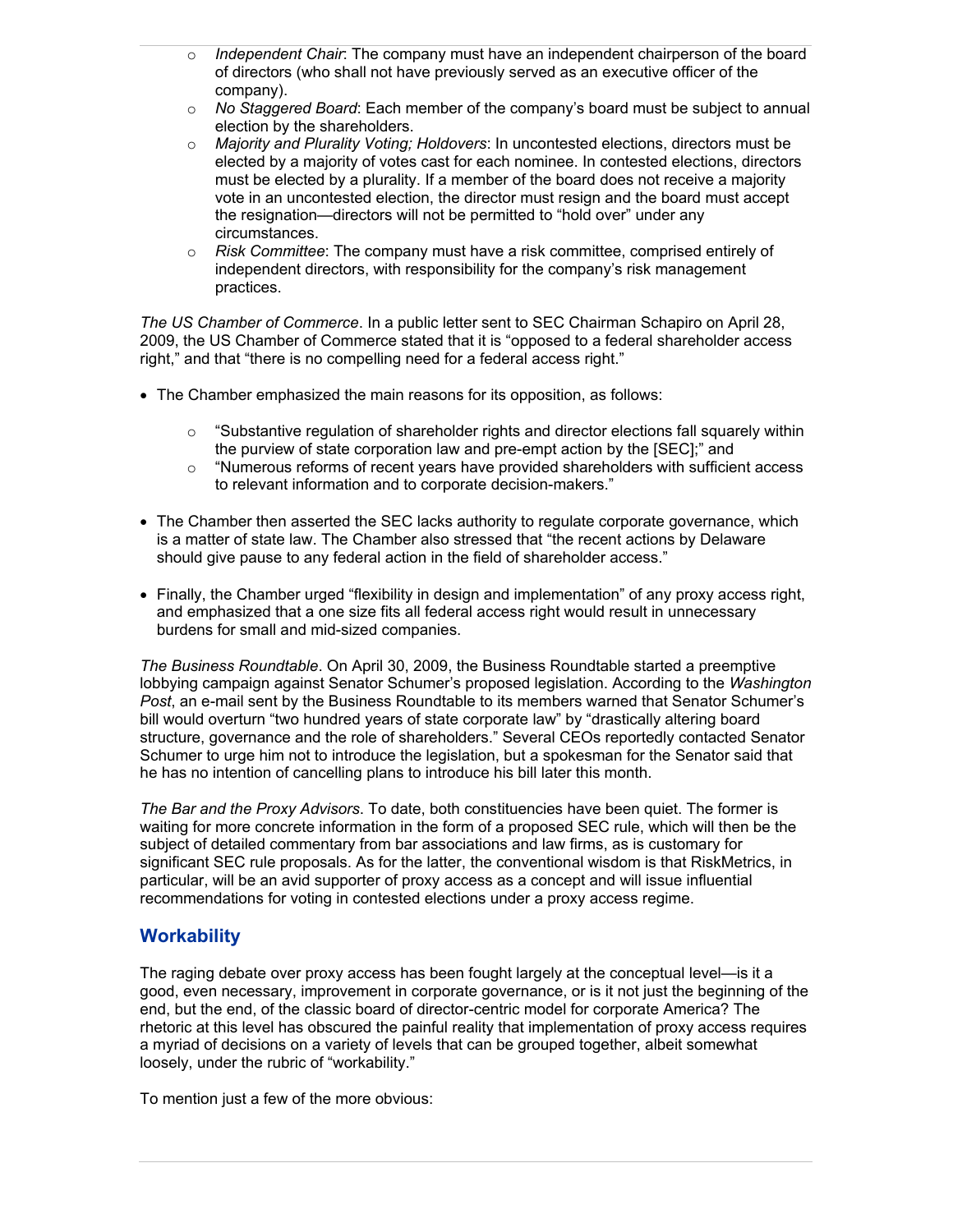- While there appears to be general agreement that there should be both an ownership threshold and a holding period to be eligible for proxy access, those limits will be both controversial and critical in determining how proxy access will work in practice.
- Similarly, while there appears to be general agreement that shareholders should be allowed to aggregate their holdings for purposes of the ownership threshold, the underlying details (for example, whether there are limits on the number of shareholders who can aggregate without implicating the proxy rules and how questions and disputes regarding ownership and holding periods are resolved) will be important to the actual functioning of proxy access.
- Will there be "independence" requirements for the nominating shareholder and/or for the nominee? Will the independence be merely from the company or should the nominee be required to be independent from the nominating shareholder?
- Will proxy access be available for shareholders with a "control" intent? If not, what mechanisms will be appropriate to separate the "sheep" from the "wolves"?
- Proxy access will require a so-called "universal" proxy cards listing all nominees for director, which will be more than the number of open seats on the board. This form of proxy has not been previously used in the US Its mechanics will raise numerous questions, such as how companies should deal with dealing with over-votes, under-votes and other voting errors.

While the list of "workability" issues can easily be expanded, the point is that the nature and operation of proxy access will, even more than usual, depend on the old saw—"the devil is in the details." And "devil" is an appropriate characterization, because the implementation details of proxy access will be the new battleground for proxy access proponents and opponents.

## **Conclusion**

It is highly likely that shareholder proxy access in some form will become a reality. The SEC will consider a proxy access rule tomorrow during an open meeting and promulgation seems a foregone conclusion (even if by a 3-2 vote). In light of concerns about the SEC's statutory authority to regulate proxy access and the apparent commitment of key Democratic lawmakers to achieving proxy access, Congressional action seems highly likely; Senator Schumer's bill may well be the vehicle for such action. The new amendments to the Delaware law will become effective this summer, and other states may adopt similar enabling legislation. The ABA may also revise the Model Business Corporations Act to include proxy access provisions.

In these circumstances, because there is extreme uncertainty as to what the law on proxy access will be, we believe that (absent exigent circumstances), a "wait and see" approach is preferable to a voluntary, pre-emptive adoption of a shareholder access bylaw. Several model bylaws have been proposed, but none of these models take into account the yet to be determined federal requirements. Additionally, the workability issues discussed previously should be carefully considered before the adoption of a voluntary by-law, a challenging task, to say the least, in the face of uncertainty regarding SEC and Congressional action. Because shareholder proposals for the 2010 proxy season will not start being received until the fall of this year, companies have time to monitor evolution of the coming proxy access regime and still be prepared to act promptly when a new federal regime is clarified.